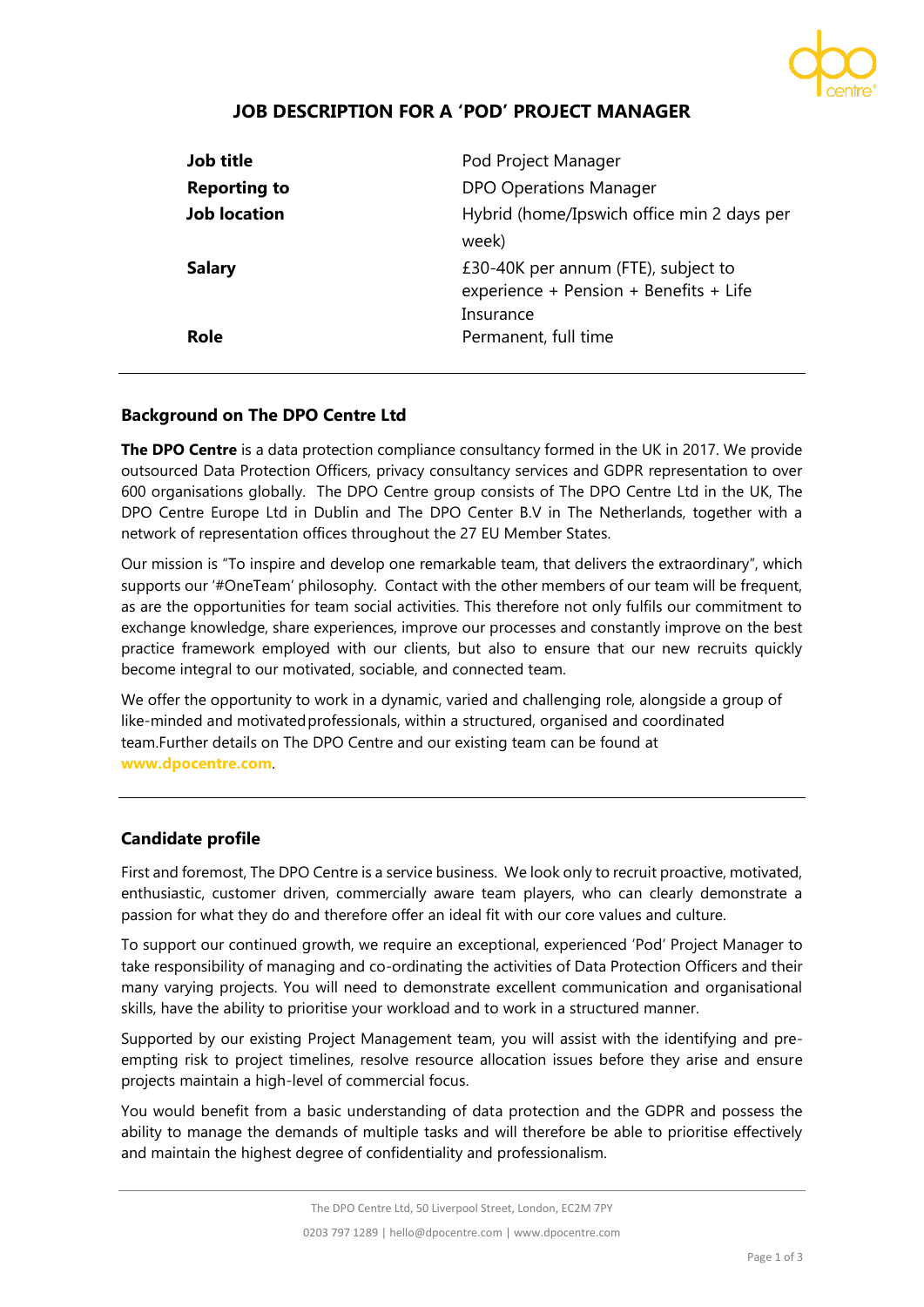

If you are our ideal candidate, you will value attention to detail and deliver high quality work within agreed timescales. You will be dynamic, self-motivated and forward-thinking with a strong work ethic and 'can do' attitude. To meet the requirements for this role you will need to demonstrate that you have previous experience in event management.

This role is based in our Ipswich office, with a balance of hybrid working.

# **Duties and responsibilities:**

## Operations:

- Ensure the DPOs remain commercially focussed and follow The DPO Centre's SOPs and methodology
- Ensure projects are delivered on time and maintain our existing high standards
- Oversee day-to-day operations of the DPOs within your Pod(s) along with the support of Pod Leaders, DPO Operations Manager and the Head of DPOs
- Liaise with other project managers where the required DPO resources span more than one Pod
- Ensure DPO timesheets remain up to date and accurate
- Plan for and assist with onboarding new joiners to ensure we provide shadowing opportunities
- Liaise with DPO delivery team, sales and client services to assist with onboarding new clients
- Identify, advocate and implement new processes, systems and protocols to maintain our journey of continuous improvement

## Management:

- Take ownership of and closely manage the portfolio of projects across your Pod(s)
- Monitor project progress, remove blockers and resolve issues proactively
- Capture actions from Pod team meetings and ensure completion within agreed deadlines
- Review and report on data from within our project and time management systems
- Deliver regular progress reports, team utilisation statistics and performance KPIs to the COO, Head of DPOs and DPO Operation Manger.

## HR duties

- Support Head of DPOs and DPO Operations Manager to plan resources around sickness/absence and ensure sufficient cover is in place
- Mentor and nurture new joiners
- Provide input for 121s, personal development plans and KPI monitoring
- Work collaboratively with all your colleagues to maintain a happy, motivated, inspired, appreciated, remarkable team, that delivers the extraordinary

## Communication:

- Weekly updates with the DPO Operations Manager and Head of DPOs
- Regular contact with Pod leader and your DPOs to remove blockers and recognise achievement
- Bi-weekly 121s with each DPO to discuss operational and personal considerations
- Liaise with the Head of DPOs to quickly resolve client concerns and complaints
- Liaise with DPO Operations Manager to relay delivery and operational trends that can be rectified or improved
- Communicate commercial goals, listen to feedback and resolve conflicts diplomatically
- Quarterly 121s with the COO to help inspire ideas, expand creativity, share improvements and influence the future direction and strategy of the business

## Knowledge share/Culture:

Suggest process and procedure improvements that can be adopted across the delivery team.